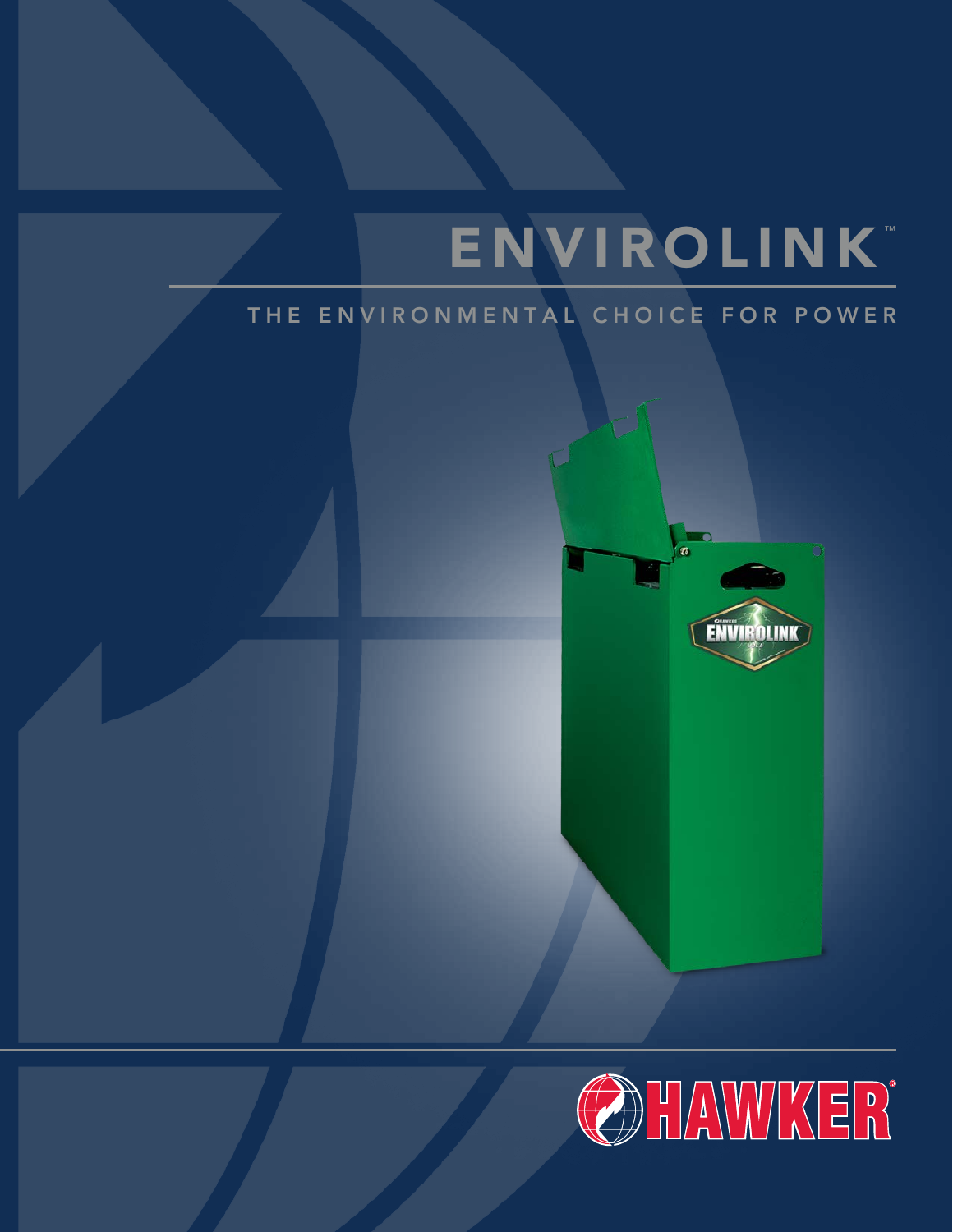Environmentally safe, technologically advanced, sealed power. All characteristics of one battery. The ENVIROLINK™ valve-regulated lead-acid (VRLA) battery by HAWKER® .

#### ENVIRONMENTALLY SAFE

ENVIROLINK™ (VRLA) batteries are very different from our flooded lead-acid battery products. The ENVIROLINK™ battery is a completely sealed gel electrolyte battery. The battery never needs electrolyte or water added.

The electrolyte has been immobilized within each cell, and the vent cap has been replaced with a permanent pressure release valve, making this battery leakproof/spillproof – and completely environmentally safe. Being environmentally and employee safe means:

- You never need to add water or be exposed to the hazards of sulfuric acid.
- You do not have to be exposed to the hazards of excessive hydrogen gas, which is generated during recharge on standard flooded batteries.
- You can use recharge equipment in remote or decentralized areas because of the reduction of hydrogen gas generation.
- Your work area will remain cleaner and safer.

## TECHNOLOGICALLY ADVANCED

What technology makes this battery so unique that it doesn't require water like standard flooded batteries? The ENVIROLINK™ battery uses a recombination process that prevents water loss. Recombination is a process in which oxygen is diffused from the positive plate to the negative plate and the water that has decomposed on the positive plate (to produce oxygen) is regenerated by the reduction at the negative plate.



Because regular flooded cells are not designed to operate on the recombination technique, they require watering on a regular basis. The sealed gel cells enable oxygen to circulate more freely, thus eliminating the need to add water. No water ever needs to be added. No specific gravity readings need to be taken, and there are no hazardous leaks or spills. It's environmentally safe and sealed power. The valve-regulated technology enables the battery to operate with a permanent pressure release valve, instead of removable vent caps that are used on flooded lead-acid batteries. Because ENVIROLINK™ is a sealed valve-regulated lead-acid (VRLA) battery, it is the clear choice for environmentally safe power.

#### SEALED POWER

The ENVIROLINK™ battery is our power solution for customers looking to reduce their routine maintenance time and expenses while still providing adequate power to get the job done. Eliminating expenses lowers your operating costs and saves you time and money.

#### *The ENVIROLINK™ battery also:*

- Never needs watering.
- Requires no special charging room.
- Contains vertical cells, not horizontal, which help the battery to operate cooler.
- Available in 75 AH in 23.50" heights with cover and in 110 AH in 30.75" heights with cover.
- Operates cleaner than standard flooded batteries.
- Available in "packs" which include an automatic built-in charger that makes charging your battery easy and convenient.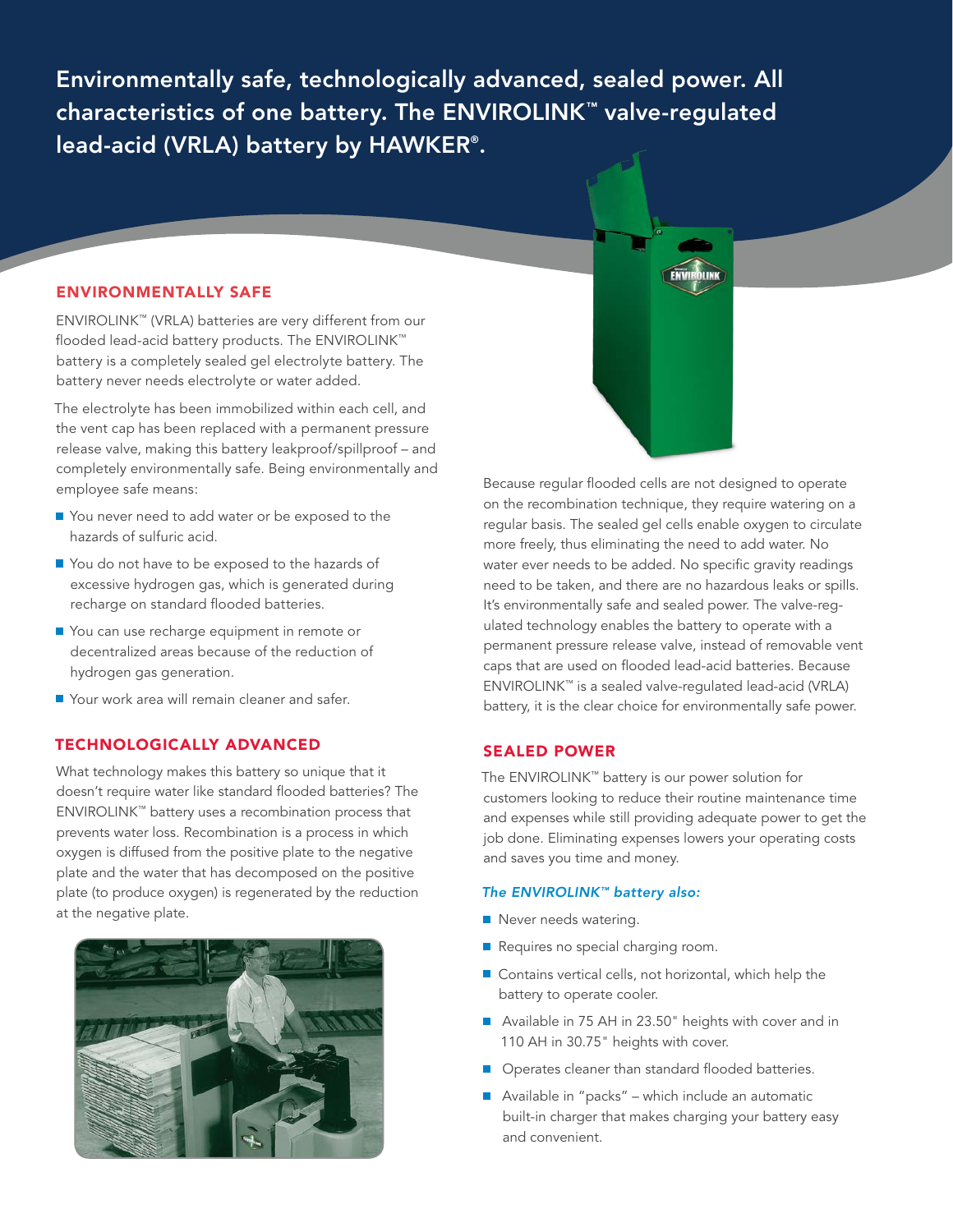#### Let's take a closer look at the ENVIROLINK<sup>"</sup> battery's added benefits:

Environmentally Safe: Leakproof/spillproof/safe. Since the ENVIROLINK™ battery is sealed, there is never a need to worry about acid spills. ENVIROLINK™ is also safer for employees due to no excessive gassing during the charge cycle.

No Watering: Since the ENVIROLINK™ battery is a sealed battery, no water will ever need to be added, not for the lifetime of the battery. No watering. No room for over/underwatering error.

Reduced Expenses: The ENVIROLINK™ battery never needs to be watered, so watering costs are eliminated. ENVIROLINK™ also emits almost no hydrogen, thereby eliminating the need for special ventilation. ENVIROLINK™ allows you to charge at the point of use.

### APPLICATION CHECKLIST

ENVIROLINK™ is designed for Light and Medium duty applications and thus fills a unique application / operation niche. (VRLA batteries are not recommended for Heavy duty applications.)

- Light duty is up to 60% discharge over an 8-hour shift at an ambient temperature of 86°F or less.
- Medium duty is up to 80% discharge over an 8-hour shift at an ambient temperature of 86°F or less.
- $\blacksquare$  Heavy duty is more than 8 hours of discharge in a 24-hour period, or operation at an ambient temperature of greater than 100°F.

For any use other than Light and Medium duty applications, prior approval must be granted.

If your application meets ALL of the following requirements, ENVIROLINK™ (VRLA) batteries are a suitable choice for your application.

- Your equipment is designed with a lift lock-out or other device that should be set to take the truck out of service when the battery reaches 1.90 VPC under load.
- The charger has a HAWKER® -approved profile for gel batteries.
- Charge time for an 80% DoD battery is 9-16 hours based on charger type.
- Battery will not be discharged to more than 80% DoD in 8 hours at any time.
- Battery will not exceed more than 8 hours of discharge use before being charged.
- Battery will not exceed more than 2 calendar days between charges.
	- Battery must be equalize charged once weekly for at least 3 hours at 2% or less of the battery capacity.
		- $\blacksquare$  Battery must not be charged if battery temperature is over 90°F. Battery must first be cooled to below 90°F before charging.
			- $\blacksquare$  The maximum number of cycles per day is 1 (one discharge and one full recharge).
				- **The battery will not exceed a maximum of** 250 cycles per year.
			- No electric appliance (for example: warning beacon, light, heater, radio, etc.) will be directly connected to some/any cells of the battery.
		- The temperature range of use for the battery is between 60°F and 100°F as measured by the Battery Boss® or Battery Boss® WC battery control module. Any use outside this range must be approved by HAWKER® .

ENVIROLINK™ (VRLA) batteries are the perfect environmental choice for your operation if your application criteria matches those of the VRLA product.

For the right HAWKER**®** power system solution to meet your needs, please call 1-877-7HAWKER for a HAWKER**®** representative in your area.

LIMM